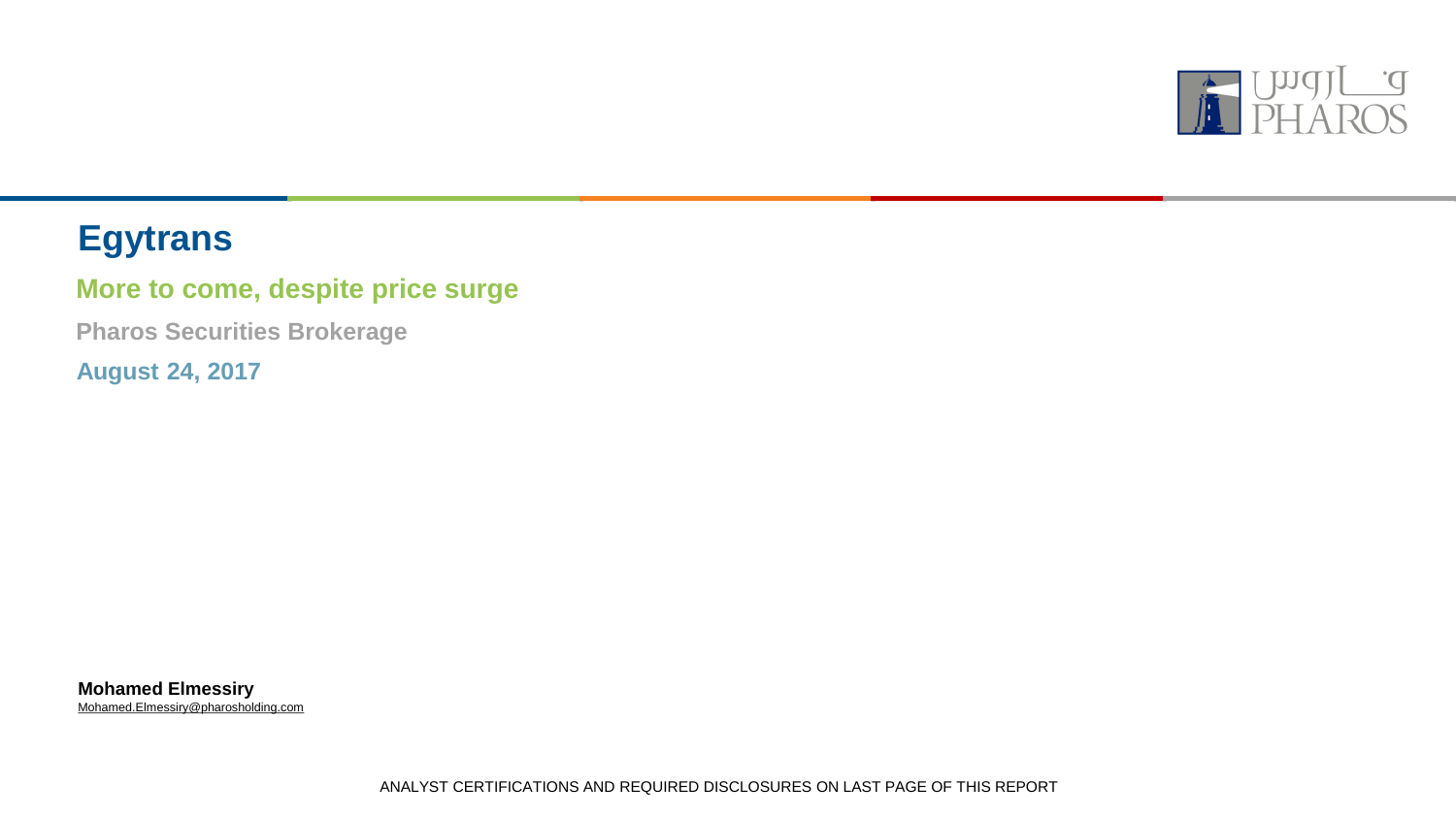### **Investment Thesis**

| <b>ETRS EY</b>               |                |
|------------------------------|----------------|
| Ticker                       | <b>ETRS EY</b> |
| Recommendation               | Overweight     |
| <b>Trading Currency</b>      | <b>EGP</b>     |
| Last Closing Price, EGP      | 9.88           |
| Fair value, EGP              | 13.58          |
| Upside/ Downside Potential   | 37.5%          |
| Shares Outstanding (mn)      | 31.2           |
| Avg. Daily Value Traded, EGP | 2.8            |
| Market Cap (EGP mn)          | 308            |
| Free Float                   | 30.3%          |
| 52 Week High/Low, EGP        | 11.2/3.15      |
| YTD Price Change, %          | 120.0          |

#### **Ownership structure**



#### **The Story in Brief**

- Egyptian Transport and Commercial Company (Egytrans) operates in the field of integrated transport including Sea freight, Air freight, Custom clearance, Warehousing, Land transportation, Specialized transport, Project logistics, Fairs & exhibitions, Distribution, Packing, Insurance and commercial services.
- The company has the leading market share in project logistics, as its fleet serves complex logistics requirements.
- Egypt's focus on power generation projects boosted the company's topline, as Egytrans stepped up to meet the storage and transportation requirements for the heavy equipment installation.
- Devaluation boosted profitability as 30-40% of the company's topline is denominated in USD.
- The company operates through three subsidiaries (ETAL, EDS, Egytrans) and secures investment income through Barwil and Scan Arabia.
- **ETRS** is trading at 4.3x 2017e P/E and 1.3x 2017e P/B, while delivering ROE of 30% and NPM of 23%.

- **Potential initiation of El-Dabaa nuclear power project by the** Egyptian government would secure a strong backlog, boosting topline.
- A pick-up in Egypt's trade activity will benefit Egytrans, Barwil, and Scan Arabia.
- Optimistic urbanization plans by the government, especially in the East of Cairo, would trigger higher demand for power generation projects, which fuels ETAL's performance.
- Sale of National Investment Bank's stake (25.2%) to a strategic investor could trigger share price rerating towards fair value.
- Expanding the company's business lines in Libya will present a significant upside potential, but this is subject to political stability.

#### **Upside Triggers Downside Triggers**

- Absence of major infrastructure projects for the time being.
- Weak trade activity in Egypt, especially on the importation side, can impact freight, warehousing and land transportation activities.
- Any potential strength in the EGP could impact topline negatively, since 30%-40% of the company's topline is denominated in USD.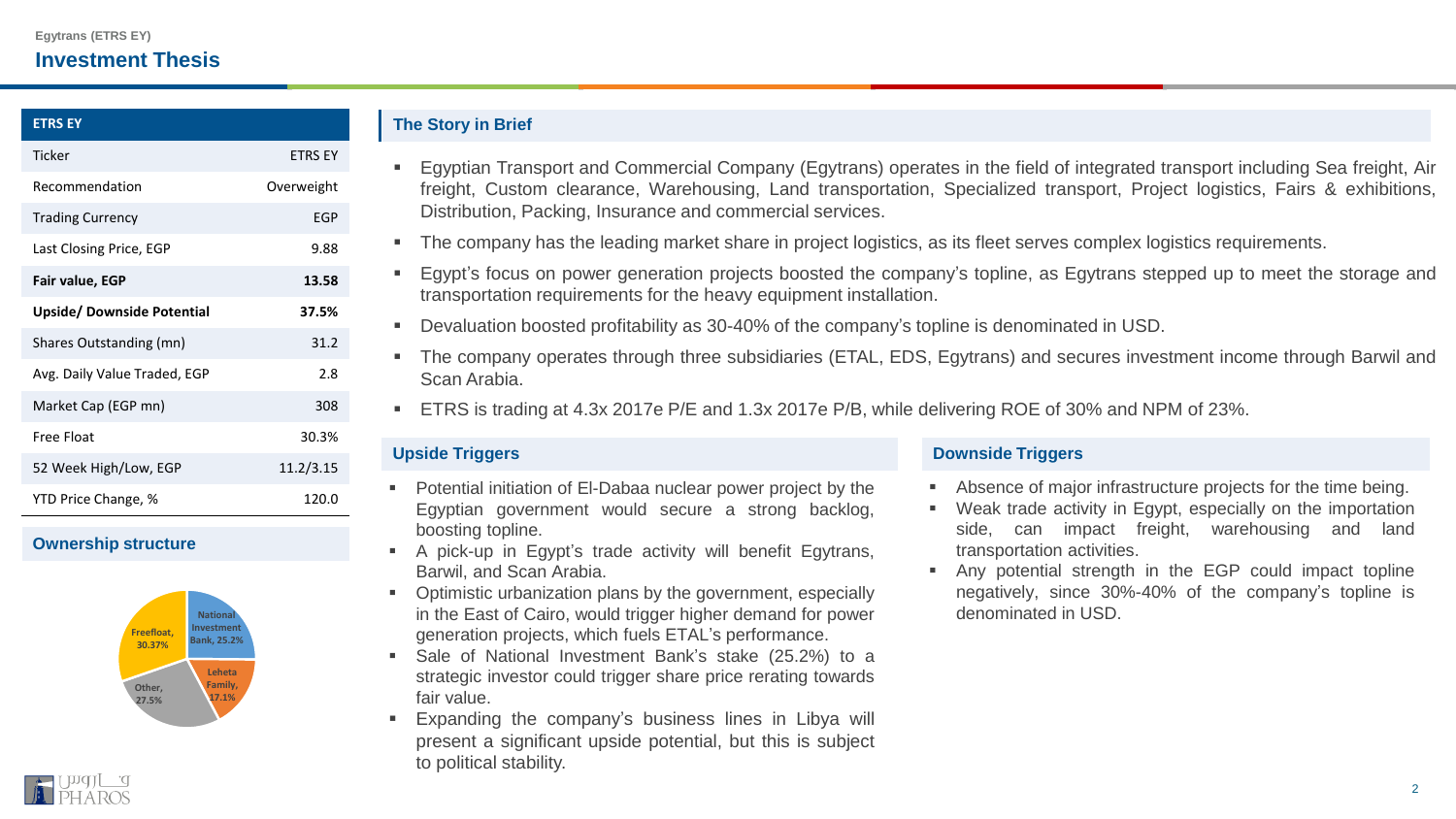### **Group Structure & SOTP Valuation**



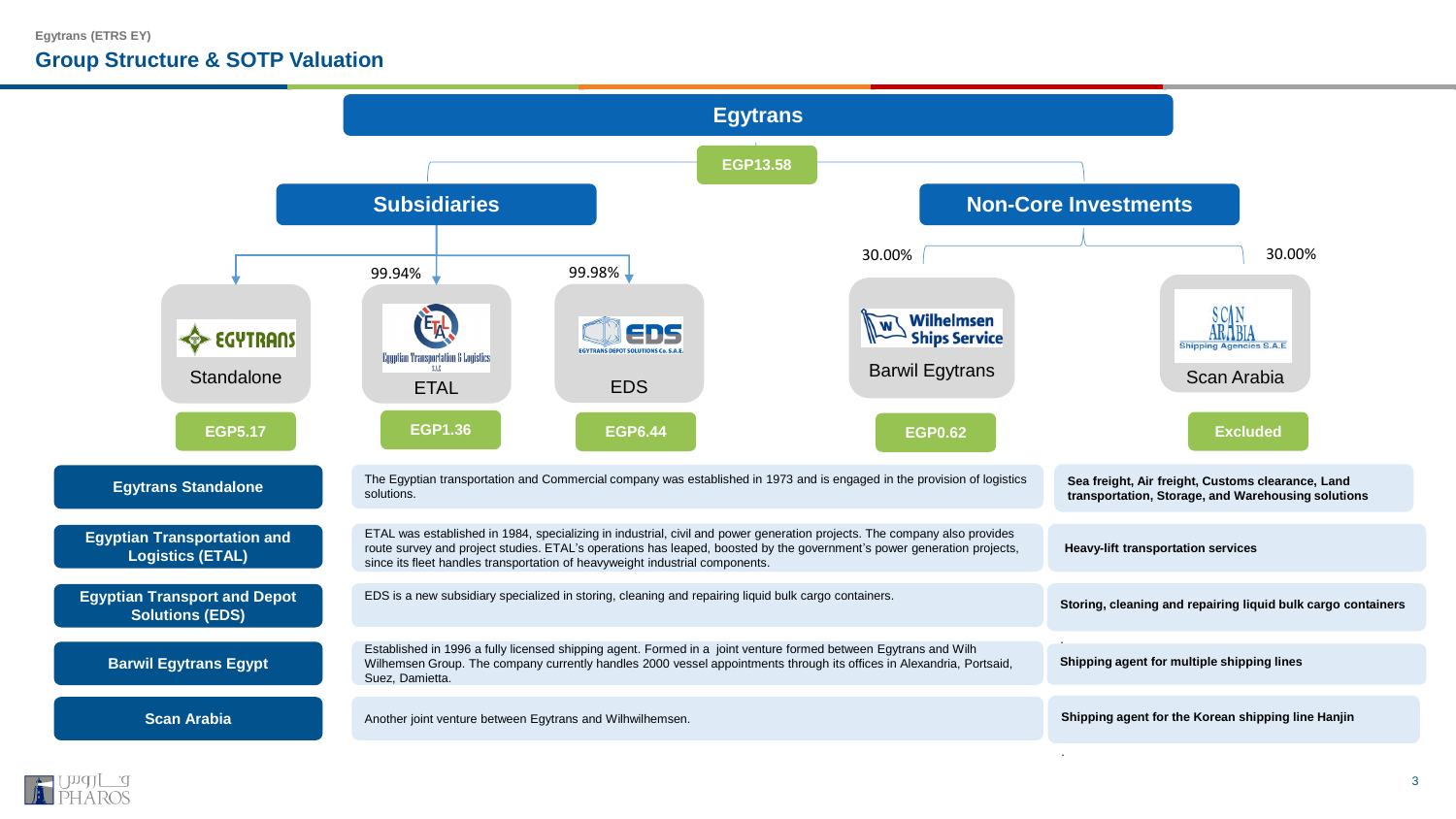#### **Egytrans (ETRS EY) Key Lines of Business and Latest Developments**



\*ISO tank cleaning : Egyptian Depot Solutions (EDS)

#### **Key Lines of Business**

- **Projects:** Egytrans is a market leader in logistics solutions, which includes the transportation of delicate equipment and exceptional weight cargo. The company also fulfills road surveys to determine the best transport methods and routes needed to deliver the packages.
- **Warehousing:** Strategically located warehouses near industrial areas in Cairo, Alexandria and Portsaid freezone. The business line includes bonded warehousing, container yard operations, domestic storage.
- **Air Freight:** Egytrans provides air freight at competitive rates. The air freight service includes import, export, and consolidation services.
- **Sea Freight:** Shipping of all types of cargo including general, break bulk and containerized cargo globally at competitive tariffs.
- **Custom clearance:** Clearing general, break bulk and containerized cargos.

#### **Latest Developments**

- The company is in the process of expanding its land transportation fleet, which will include the addition of 5 container trucks with the possibility of further expansion.
- Egytrans has established a bonded warehouse solutions system in Al Adabeya, designed for handling oversized and heavy-lift equipment and containerized cargo.
- Management will also focus on expanding Egyptian Deport services (EDS) capacity & locations.
- The company is likely to continue participating in mega projects, given the strong track record, as its market share exceeded 60%, compared to 35% in FY15.

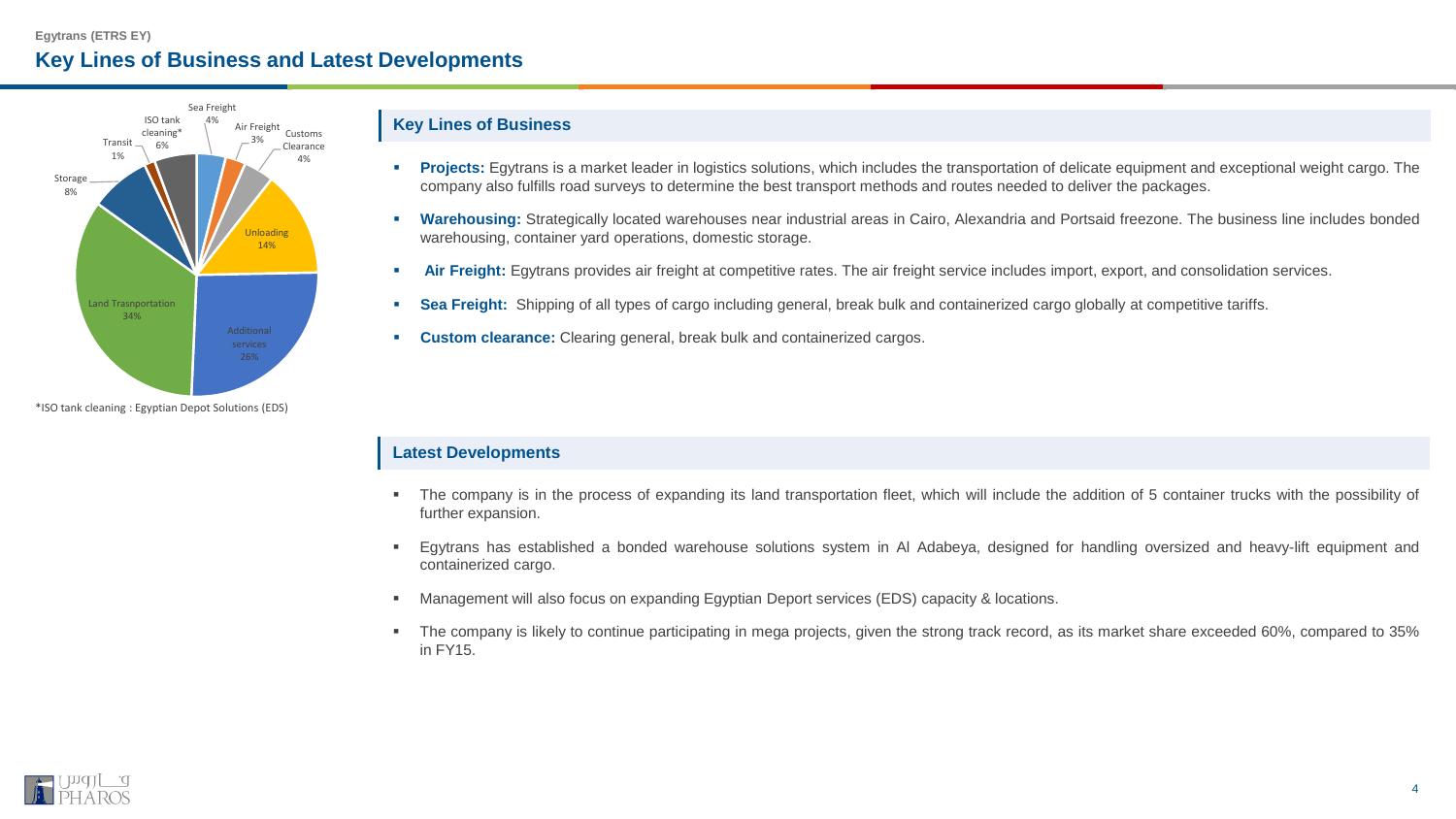#### **Financial highlights for FY16**

- Topline of EGP216 million up by 64% YoY, positively impacted by growth in the projects segment and devaluation of the Egyptian pound, as the following projects boosted profitability:
	- o Beni Suef and the new administrative capital gas tribune power stations by Siemens with a capacity of 4.8 gigawatts. The power station was the largest power station built by Siemens.
	- o South Helwan power station, implemented by Mitsubishi Hitachi, with a total production capacity of 1.95 gigawatts.
	- o Gabal El-Zeit wind station, established by Gamesa, which includes the installation of 130 wind towers.
- EBITDA of EGP15 million, up by 2.2x YoY, as topline surged, where EBITDA margin recorded 7% versus 5% in 2015.
- Net income of EGP59 million, positively impacted by an FX gain of EGP44 million. Management took the opportunity to book provisions of EGP25 million, in an effort to clean the company's receivables.

#### **Financial highlights for 1H17 (Unaudited)**

- Revenues of EGP227 million, up by 152% YoY, boosted by devaluation and projects business
- Gross profit of EGP102 million, up by 255% YoY, as gross margin improved to 45% versus 32% in 2016.
- Bottom-line of EGP61 million, up by 190%, as topline leaped.

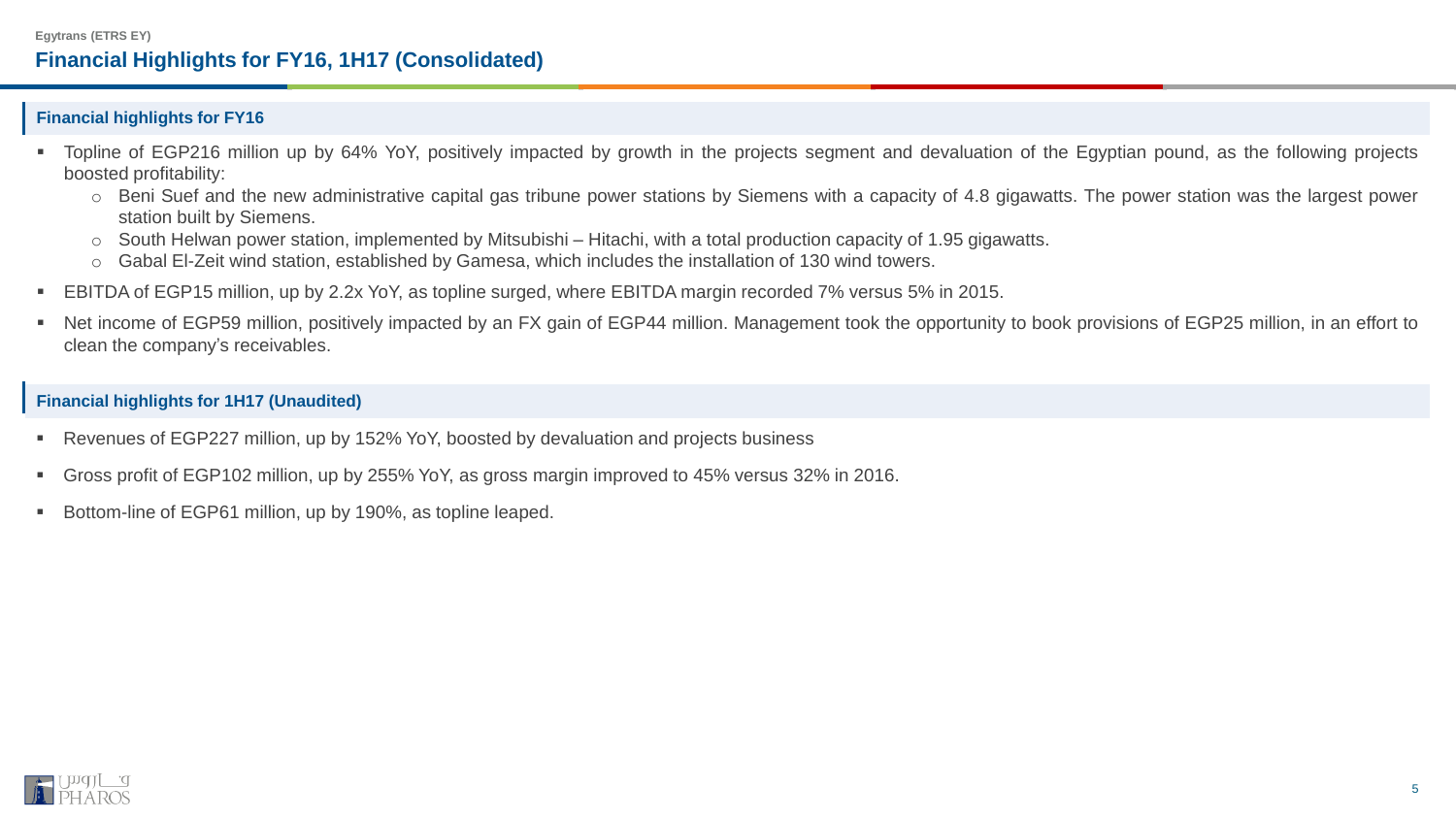## **Projections and Outlook**

- **Topline** leaped in 1H17, boosted by devaluation and the execution for ETAL's power projects. Revenue growth will slowdown afterwards, as the flotation effect will diminish as of November 2017. More importantly, the company will have execute the power station projects, that have driven the spike in performance.
- **EXECUTE:** Land transportation continues to dominate the revenue's lion share, boosted by the power station projects, as several non heavy equipment needed for installation was transported to the installation site, while the mega transportation components were awarded to ETAL.
- **Since 30-40% of revenues is denominated in USD** and since costs are denominated in EGP, profitability and margins spiked in 1H17. Gross margin is expected to reach 42%, up by 9%, while EBITDA margin should hit 28%.
- **Debt free structure to continue.** CAPEX to be financed from internal sources. Historically, Egytrans has maintained a net cash position, which was also embedded in our estimates. We expect CAPEX/ Revenues of 4% throughout our forecast horizon.
- **Dividends.** The devaluation of the Egyptian pound has boosted bottom-line for FY16; paving the way for a mega dividend payout, reaching EGP0.7/Share, up by 2.8x YoY. Dividends will dive, post FY2017 due to the expected decline in revenues.



#### \*ISO tank cleaning : Egyptian Depot Solutions (EDS)



#### **Margins to stabilize post FY17**



#### **CAPEX-to-Revenue to stabilize at 4% Dividends expected to stabilize, post special payout in FY16**



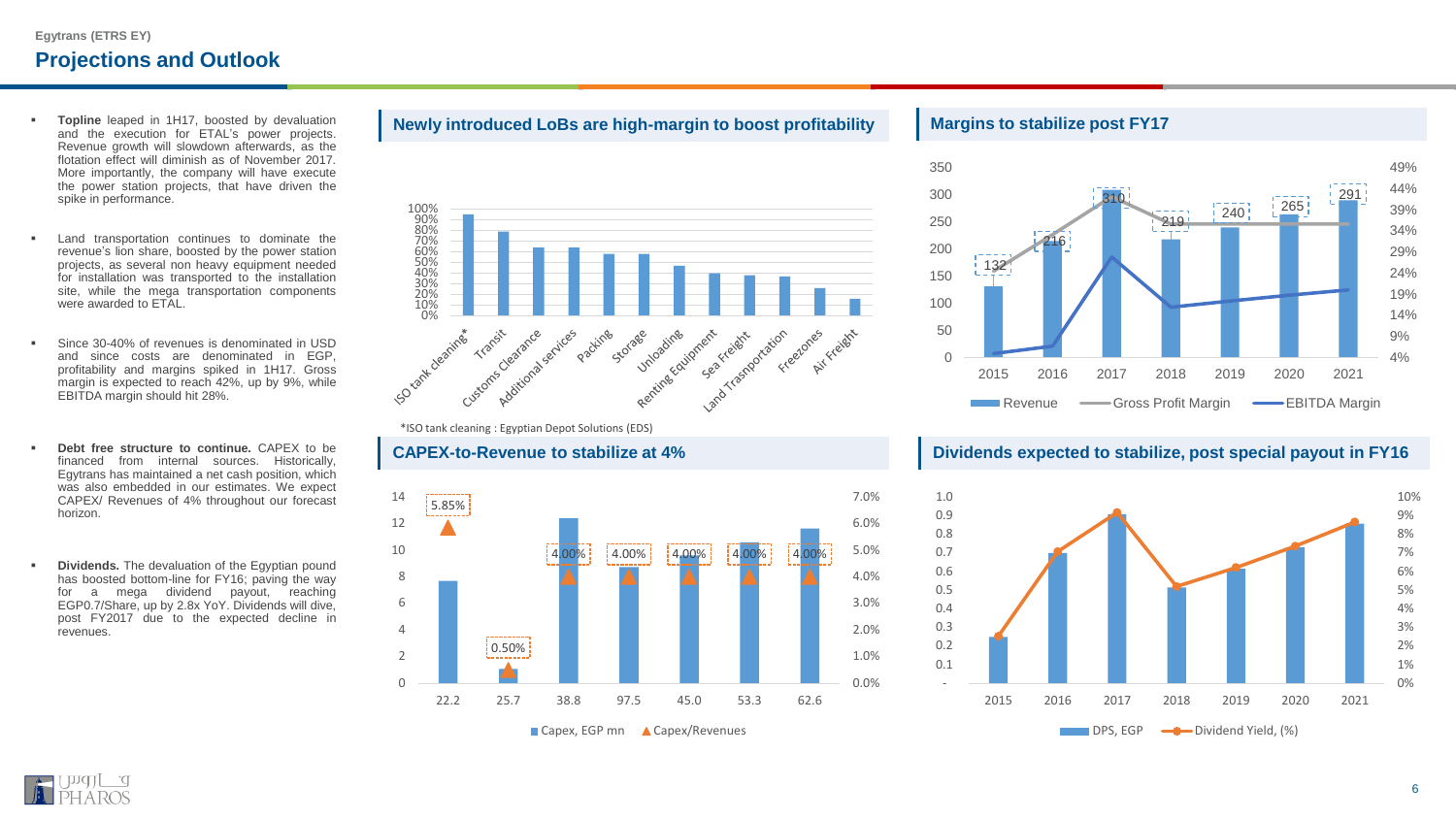#### **DCF SOTP VALUATION**

|                                                     |              | Value         | Value to                  |                               |                         |                             |                                   |                               |                                   |
|-----------------------------------------------------|--------------|---------------|---------------------------|-------------------------------|-------------------------|-----------------------------|-----------------------------------|-------------------------------|-----------------------------------|
| <b>Company</b>                                      | <b>Stake</b> | <b>EGP mn</b> | <b>Egytrans</b><br>EGP mn | Value per share<br><b>EGP</b> | Revenue<br><b>EGPmn</b> | <b>EBIT</b><br><b>EGPmn</b> | <b>Net Profit</b><br><b>EGPmn</b> | <b>Assets</b><br><b>EGPmn</b> | <b>Book Value</b><br><b>EGPmn</b> |
| <b>Egytrans Standalone</b>                          | 100%         | 161           | 161                       | 5.17                          | 173                     | 15                          | 43                                | 288                           | 216                               |
| <b>Egyptian Transportation and Logistics (ETAL)</b> | 100%         | 42            | 42                        | 1.36                          | 30                      | 17                          | 12                                | 77                            | 68                                |
| <b>Egyptian Depot Solutions (EDS)+</b>              | 100%         | 201           | 201                       | 6.44                          | 15                      |                             | 8                                 | 39                            | 35                                |
| <b>Wilhemsen Ship Service (Barwil Egypt)</b>        | 30%          | 64            | 19                        | 0.62                          | 59                      | 39                          | $34.5*$                           | 140                           | 36                                |
| **Scan Arabia Egypt                                 | 30%          |               | $\overline{\phantom{a}}$  | <b>Excluded</b>               | 106                     | 22                          | $-16*$                            | 64                            | (25)                              |
| <b>ETRS SOTP VALUATION</b>                          |              |               |                           | 13.58                         |                         |                             |                                   |                               |                                   |

**\* Barwil Egypt reported an FX gain of EGP28.2m, while Scan Arabia reported an FX loss of EGP33m.** 

**\*\*Scan Arabia was excluded from the valuation, due to losses and negative owner's equity.** 

**+ EDS Financial Statements are in USD and are trasnlated here to EGP** 

#### **COMPARATIVE VALUATION**

ETRS is trading at a P/E 2017e of 4.3x and 2018f of 7.7x, compared to a peer group average of 13.0x and 11.6x, respectively. ETRS is also trading at an EV/EBITDA 2017e of 3.2x and 2018f of 6.2x, compared to the peer group average of 7.6x and 7.4x, respectively.

ETRS comparative valuation stands at EGP19.40 per share.



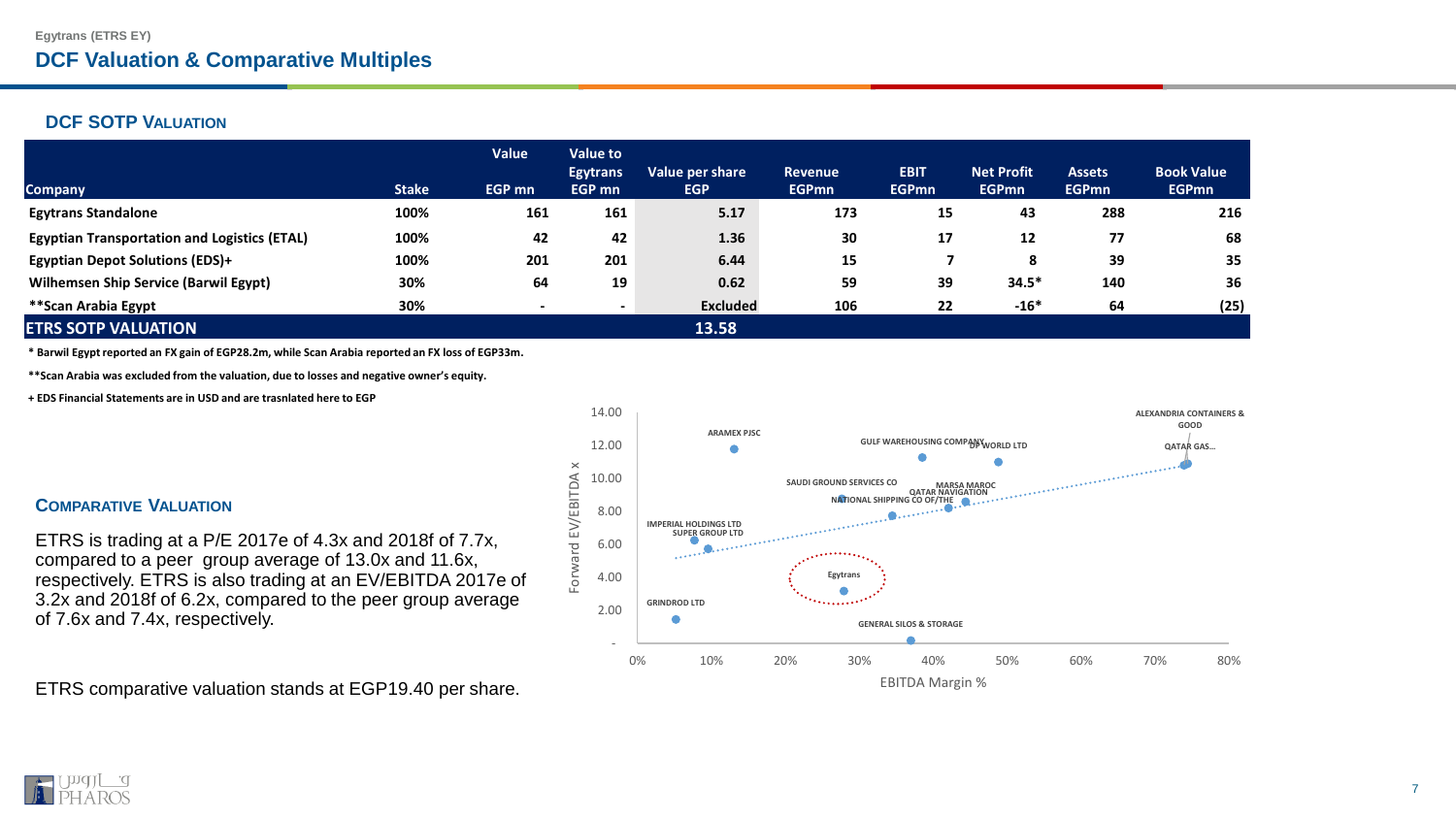#### **ETRS ( ETRS EY)**

## **Financial Statements**

| Income Statement (EGPmn)                | 2015a        | 2016a | 2017f | 2018f | 2019f | 2020f | <b>Cash Flow Statement (EGPmn)</b> | 2015a | 2016a | 2017f |       | 2018f |
|-----------------------------------------|--------------|-------|-------|-------|-------|-------|------------------------------------|-------|-------|-------|-------|-------|
| <b>Total Revenue</b>                    | 132          | 216   | 310   | 219   | 240   | 265   | <b>Cash from Operating</b>         | 22    | 26    | 39    |       | 97    |
| COGS                                    | (99)         | (144) | (179) | (140) | (155) | (170) | <b>Cash from Investing</b>         | (6)   | (32)  | (6)   | (9)   |       |
| <b>Gross Profit</b>                     | 32           | 72    | 131   | 78    | 86    | 95    | <b>Cash from Financing</b>         | (14)  | 22    | (65)  | (32)  |       |
| SG&A                                    | (26)         | (57)  | (44)  | (43)  | (44)  | (45)  | Net Change in Cash                 |       | 16    | (32)  | 56    |       |
| <b>EBITDA</b>                           |              | 15    | 87    | 35    | 42    | 50    | Capex                              | 8     |       | 12    | 9     |       |
| Depreciation and Amortization           | (5)          | (5)   | (7)   | (7)   | (8)   | (8)   |                                    |       |       |       |       |       |
| Finance Income/Expense                  |              |       |       |       | 3     | 3     | <b>Per-Share Data</b>              | 2015a | 2016a | 2017f | 2018f |       |
| Investment in related parties           | <sub>b</sub> | 10    | 19    | 21    | 25    | 28    | Price, EGP                         | 9.9   | 9.9   | 9.9   | 9.9   |       |
| Other income/Expense                    |              | 47    | (8)   | 0     | 0     | 0     | #Shares, Mn                        | 31.2  | 31.2  | 31.2  | 31.2  |       |
| Taxes and Minority Interest             | (2)          | (11)  | (21)  | (12)  | (14)  | (17)  | EPS, EGP                           | 0.3   | 1.9   | 2.3   | 1.3   |       |
| <b>Net Income Before Appropriations</b> | 10           | 59    | 71    | 40    | 48    | 57    | <b>DPS</b>                         | 0.25  | 0.70  | 0.91  | 0.51  |       |

| <b>Balance Sheet (EGPmn)</b>          | 2015a        | 2016a          | 2017f          | 2018f          | 2019f          | 2020f                    |                                           |                |       |       |       |                         |       |
|---------------------------------------|--------------|----------------|----------------|----------------|----------------|--------------------------|-------------------------------------------|----------------|-------|-------|-------|-------------------------|-------|
| Cash & Cash Equivalent                | 50           | 66             | 34             | 90             | 105            | 122                      | <b>Valuation Indicators</b>               | 2015a          | 2016a | 2017f | 2018f | 2019f                   | 2020f |
| Accounts & Notes Receivable           | 49           | 82             | 118            | 83             | 91             | 100                      | PER(x)                                    | 31.0           | 5.3   | 4.4   | 7.7   | 6.4                     |       |
| Inventory                             | $\mathbf{1}$ | $\mathbf{1}$   | $\mathbf{1}$   |                | 1              |                          | PBV(x)                                    | 1.7            | 1.2   | 1.3   | 1.2   | 1.1                     |       |
| Other current assets                  | 20           | 72             | 83             | 58             | 64             | 71                       | EV/EBITDA(x)                              | 39.54          | 16.74 | 3.17  | 6.26  | 4.87                    | 3.75  |
| <b>Total Current Assets</b>           | 119          | 221            | 236            | 233            | 261            | 294                      | Dividend Payout Ratio (%)                 | 78%            | 37%   | 40%   | 40%   | 40%                     |       |
| Fixed Assets (net)                    | 71           | 82             | 87             | 88             | 90             | 93                       | Dividend Yield (%)                        | 3%             | 7%    | 9%    | 5%    | 6%                      |       |
| Projects under construction           | 12           | 25             | 25             | 25             | 25             | 25                       |                                           |                |       |       |       |                         |       |
| Net Intangibles                       | 5            | 5              | 5              | 5              | 5              | 5                        | <b>Profitability Ratios</b>               | 2015a          | 2016a | 2017f | 2018f | 2019f                   | 2020f |
| other fixed assets                    | 10           | 14             | $\overline{7}$ | $\overline{7}$ | $\overline{7}$ | 8                        | Gross Profit Margin (%)                   | 25%            | 33%   | 42%   | 36%   | 36%                     |       |
| <b>Total Assets</b>                   | 217          | 346            | 360            | 358            | 389            | 424                      | EBITDA Margin (%)                         | 5%             | 7%    | 28%   | 16%   | 17%                     |       |
| Accounts Payable                      | 10           | 25             | 31             | 24             | 26             | 29                       | Net Margin (%)                            | 8%             | 27%   | 23%   | 18%   | 20%                     |       |
| <b>Other Current Liabilities</b>      | 21           | 51             | 81             | 66             | 70             | 75                       | <b>ROA (%)</b>                            | 5%             | 17%   | 20%   | 11%   | 12%                     |       |
| <b>Total Current Liabilities</b>      | 31           | 75             | 112            | 90             | 97             | 104                      | ROE (%)                                   | 6%             | 22%   | 30%   | 15%   | 17%                     |       |
| Long term leasing liabilities         | 0            | $\mathbf 0$    | $\mathbf 0$    | 0              | $\mathbf 0$    | 0                        |                                           |                |       |       |       |                         |       |
| Long term tax liabilities             | 4            | $\overline{7}$ | $\overline{7}$ | $\overline{7}$ | $\overline{7}$ | $\overline{7}$           | <b>Liquidity &amp; Solvency Multiples</b> | 2015a          | 2016a | 2017f | 2018f | 2019f                   | 2020f |
| Long term accounts payabales          |              | 0              |                |                |                | $\overline{\phantom{a}}$ | Net Debt/(Cash)                           | (50)           | (66)  | (34)  | (90)  | (105)                   |       |
| <b>Total Liabilities</b>              | 36           | 83             | 120            | 98             | 105            | 112                      | Net Debt/Equity                           | (0.3)          | (0.3) | (0.1) | (0.3) | (0.4)                   |       |
| <b>Total Equity</b>                   | 181          | 262            | 240            | 260            | 284            | 312                      | Net debt to EBITDA                        | (7.6)          | (4.6) | (0.4) | (2.6) | (2.5)                   |       |
| <b>Total Liabilities &amp; Equity</b> | 217          | 346            | 360            | 358            | 389            | 424                      | Current ratio                             | $\overline{a}$ | 3     |       | 3     | $\overline{\mathbf{3}}$ |       |

| EIRS (EIRS EY)                          |                |                |                          |                |                          |                |                                           |                |       |                |       |       |       |
|-----------------------------------------|----------------|----------------|--------------------------|----------------|--------------------------|----------------|-------------------------------------------|----------------|-------|----------------|-------|-------|-------|
| <b>Financial Statements</b>             |                |                |                          |                |                          |                |                                           |                |       |                |       |       |       |
|                                         |                |                |                          |                |                          |                |                                           |                |       |                |       |       |       |
| ncome Statement (EGPmn)                 | 2015a          | 2016a          | 2017f                    | 2018f          | 2019f                    | 2020f          | <b>Cash Flow Statement (EGPmn)</b>        | 2015a          | 2016a | 2017f          | 2018f | 2019f | 2020f |
| <b>Total Revenue</b>                    | 132            | 216            | 310                      | 219            | 240                      | 265            | <b>Cash from Operating</b>                | 22             | 26    | 39             | 97    | 45    | 53    |
| COGS                                    | (99)           | (144)          | (179)                    | (140)          | (155)                    | (170)          | <b>Cash from Investing</b>                | (6)            | (32)  | (6)            | (9)   | (10)  | (11)  |
| Gross Profit                            | 32             | 72             | 131                      | 78             | 86                       | 95             | <b>Cash from Financing</b>                | (14)           | 22    | (65)           | (32)  | (21)  | (25)  |
| SG&A                                    | (26)           | (57)           | (44)                     | (43)           | (44)                     | (45)           | Net Change in Cash                        | $\mathbf{2}$   | 16    | (32)           | 56    | 14    | 18    |
| <b>EBITDA</b>                           | 7              | 15             | 87                       | 35             | 42                       | 50             | Capex                                     | 8              | 1     | 12             | 9     | 10    | 11    |
| Depreciation and Amortization           | (5)            | (5)            | (7)                      | (7)            | (8)                      | (8)            |                                           |                |       |                |       |       |       |
| Finance Income/Expense                  |                | 3              | 1                        | $\overline{2}$ | 3                        | 3              | Per-Share Data                            | 2015a          | 2016a | 2017f          | 2018f | 2019f | 2020f |
| Investment in related parties           | 6              | 10             | 19                       | 21             | 25                       | 28             | Price, EGP                                | 9.9            | 9.9   | 9.9            | 9.9   | 9.9   | 9.9   |
| Other income/Expense                    | $\overline{2}$ | 47             | (8)                      | $\mathbf 0$    | $\Omega$                 | 0              | #Shares, Mn                               | 31.2           | 31.2  | 31.2           | 31.2  | 31.2  | 31.2  |
| Taxes and Minority Interest             | (2)            | (11)           | (21)                     | (12)           | (14)                     | (17)           | EPS, EGP                                  | 0.3            | 1.9   | 2.3            | 1.3   | 1.5   | 1.8   |
| <b>Net Income Before Appropriations</b> | 10             | 59             | 71                       | 40             | 48                       | 57             | <b>DPS</b>                                | 0.25           | 0.70  | 0.91           | 0.51  | 0.62  | 0.73  |
|                                         |                |                |                          |                |                          |                | <b>BVPS</b>                               | 5.8            | 8.4   | 7.7            | 8.3   | 9.1   | 10.0  |
| <b>Balance Sheet (EGPmn)</b>            | 2015a          | 2016a          | 2017f                    | 2018f          | 2019f                    | 2020f          |                                           |                |       |                |       |       |       |
| Cash & Cash Equivalent                  | 50             | 66             | 34                       | 90             | 105                      | 122            | <b>Valuation Indicators</b>               | 2015a          | 2016a | 2017f          | 2018f | 2019f | 2020f |
| Accounts & Notes Receivable             | 49             | 82             | 118                      | 83             | 91                       | 100            | PER(x)                                    | 31.0           | 5.3   | 4.4            | 7.7   | 6.4   | 5.4   |
| Inventory                               | 1              | 1              | 1                        | $\mathbf{1}$   | 1                        | 1              | PBV(x)                                    | 1.7            | 1.2   | 1.3            | 1.2   | 1.1   | 1.0   |
| Other current assets                    | 20             | 72             | 83                       | 58             | 64                       | 71             | EV/EBITDA(x)                              | 39.54          | 16.74 | 3.17           | 6.26  | 4.87  | 3.75  |
| <b>Total Current Assets</b>             | 119            | 221            | 236                      | 233            | 261                      | 294            | Dividend Payout Ratio (%)                 | 78%            | 37%   | 40%            | 40%   | 40%   | 40%   |
| Fixed Assets (net)                      | 71             | 82             | 87                       | 88             | 90                       | 93             | Dividend Yield (%)                        | 3%             | 7%    | 9%             | 5%    | 6%    | 7%    |
| Projects under construction             | 12             | 25             | 25                       | 25             | 25                       | 25             |                                           |                |       |                |       |       |       |
| Net Intangibles                         | 5              | 5              | 5                        | 5              | 5                        | 5              | <b>Profitability Ratios</b>               | 2015a          | 2016a | 2017f          | 2018f | 2019f | 2020f |
| other fixed assets                      | 10             | 14             | $\overline{7}$           | $\overline{7}$ | $\overline{7}$           | 8              | Gross Profit Margin (%)                   | 25%            | 33%   | 42%            | 36%   | 36%   | 36%   |
| Total Assets                            | 217            | 346            | 360                      | 358            | 389                      | 424            | EBITDA Margin (%)                         | 5%             | 7%    | 28%            | 16%   | 17%   | 19%   |
| Accounts Payable                        | 10             | 25             | 31                       | 24             | 26                       | 29             | Net Margin (%)                            | 8%             | 27%   | 23%            | 18%   | 20%   | 21%   |
| <b>Other Current Liabilities</b>        | 21             | 51             | 81                       | 66             | 70                       | 75             | <b>ROA</b> (%)                            | 5%             | 17%   | 20%            | 11%   | 12%   | 13%   |
| <b>Total Current Liabilities</b>        | 31             | 75             | 112                      | 90             | 97                       | 104            | <b>ROE (%)</b>                            | 6%             | 22%   | 30%            | 15%   | 17%   | 18%   |
| Long term leasing liabilities           | $\Omega$       | $\mathbf 0$    | 0                        | 0              | $\Omega$                 | $\mathbf 0$    |                                           |                |       |                |       |       |       |
| Long term tax liabilities               | $\overline{a}$ | $\overline{7}$ | $\overline{7}$           | $\overline{7}$ | $\overline{7}$           | $\overline{7}$ | <b>Liquidity &amp; Solvency Multiples</b> | 2015a          | 2016a | 2017f          | 2018f | 2019f | 2020f |
| Long term accounts payabales            |                | 0              | $\overline{\phantom{a}}$ | <b>.</b>       | $\overline{\phantom{a}}$ | $\sim$         | Net Debt/(Cash)                           | (50)           | (66)  | (34)           | (90)  | (105) | (122) |
| <b>Total Liabilities</b>                | 36             | 83             | 120                      | 98             | 105                      | 112            | Net Debt/Equity                           | (0.3)          | (0.3) | (0.1)          | (0.3) | (0.4) | (0.4) |
| <b>Total Equity</b>                     | 181            | 262            | 240                      | 260            | 284                      | 312            | Net debt to EBITDA                        | (7.6)          | (4.6) | (0.4)          | (2.6) | (2.5) | (2.5) |
| <b>Total Liabilities &amp; Equity</b>   | 217            | 346            | 360                      | 358            | 389                      | 424            | Current ratio                             | $\overline{4}$ | 3     | $\overline{2}$ | 3     | 3     | 3     |